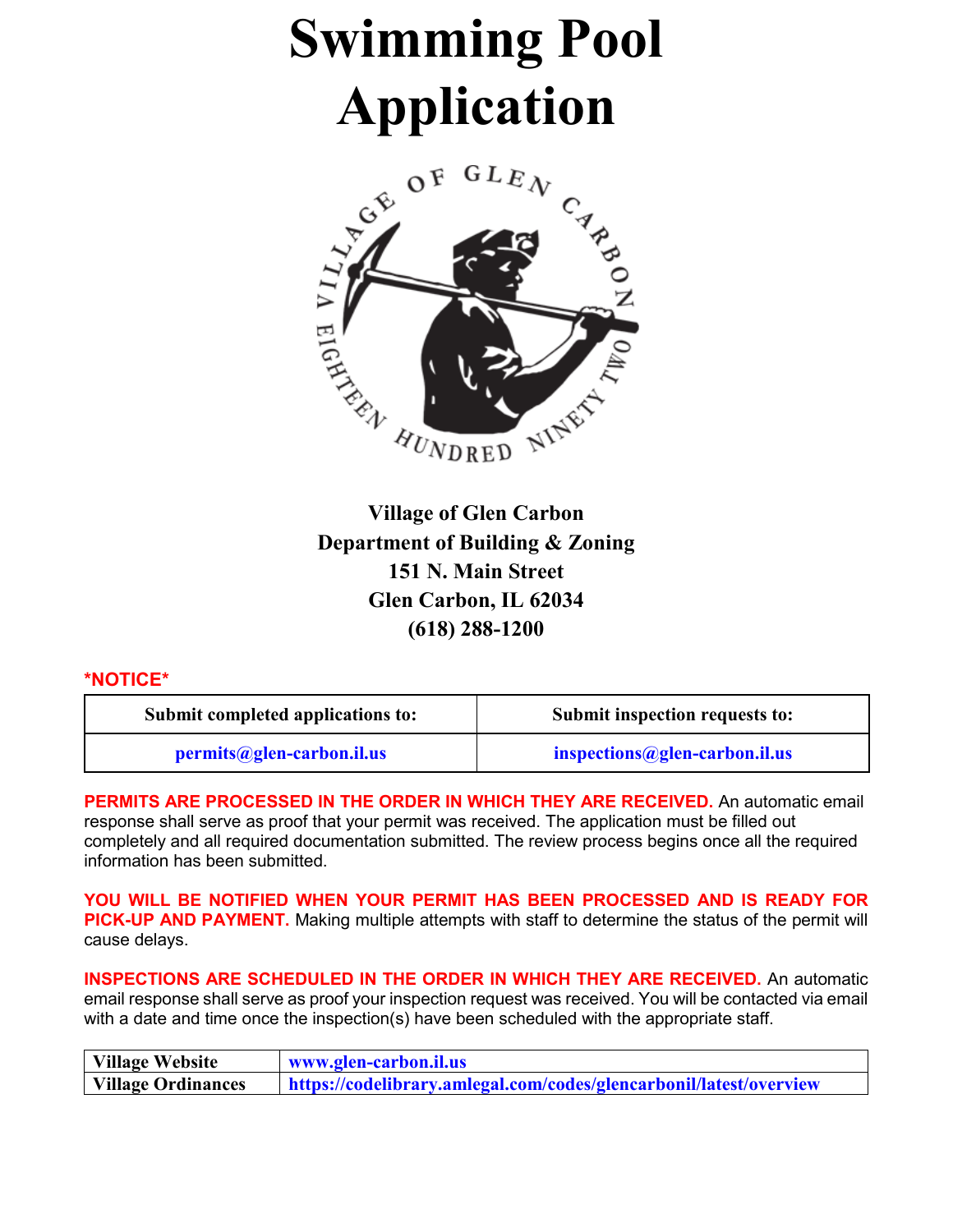

**Swimming Pool Application** 

# **NOTICE TO ALL BUILDING PERMIT APPLICANTS**

Complete the **ENTIRE** application. **Incomplete forms will be returned.** 

Date and **SIGN** the application.

Payment for permit is required when picked up.

A final inspection is **REQUIRED.** 

Dumpsters used for construction are **NOT** permitted to be placed on public streets.

> Building & Zoning Department 151 N. Main Street Glen Carbon, IL 62034 Phone 618-288-2603

Stacy Jose - Building & Zoning Administrator - siose@glen-carbon.il.us Kari Crawford - Building & Zoning Clerk - kcrawford@glen-carbon.il.us Patrick Bourgeois - Building Inspector - pbourgeois@glen-carbon.il.us

Dan Thomas - Building Inspector - dthomas@glen-carbon.i.us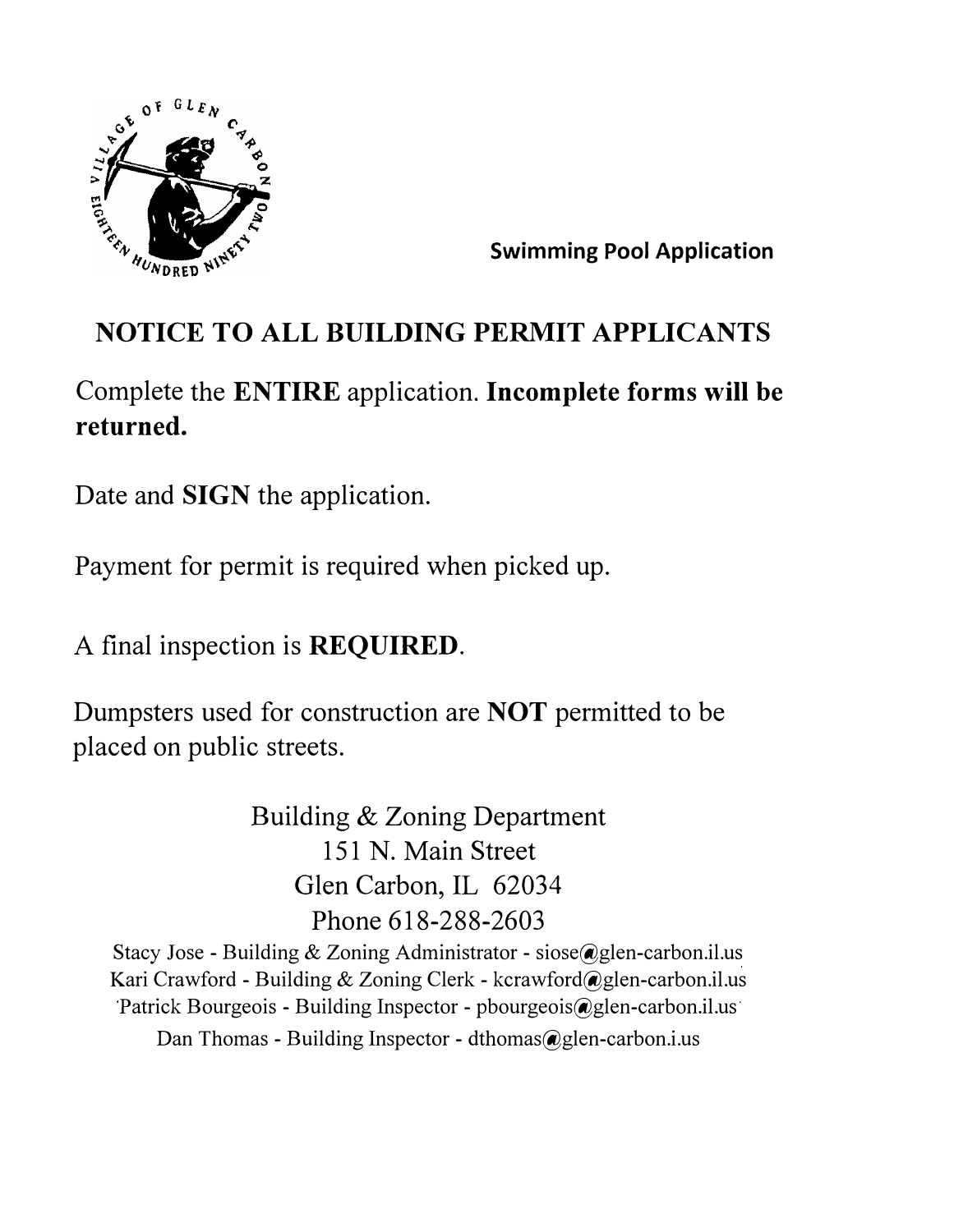

# **Village of Glen Carbon Swimming Pool Application**

## **A site plan must be submitted or drawn n the attached sheet at a scale large enough for clarity showing the following information:**

∙ Location and dimensions of : lot, buildings, driveways and off street parking.

∙ Distance between: Buildings (front, side and rear lot lines). Show location of proposed swimming pool and distance to property lines.

∙ Location and dimensions of required fencing plan.

∙ Also to be submitted: (1) Details of water supply system, drainage and water disposal systems, and all pertaining to the swimming pool. (2) Detail plans of structures, vertical elevations and sections through the pool showing depth. (3) Show Construction area and how you intend to access said area.

| Type (circle one) :<br>Above Ground Pool<br>In Ground Pool<br>Value of Improvement:<br><b>Contractor:</b><br>Owner:<br>Name:<br>Name:<br>Address:<br>Address<br>Telephone:<br>Telephone:<br>Email:<br>Email: | <b>Address of Property:</b> |  |  |
|--------------------------------------------------------------------------------------------------------------------------------------------------------------------------------------------------------------|-----------------------------|--|--|
|                                                                                                                                                                                                              |                             |  |  |
|                                                                                                                                                                                                              |                             |  |  |
|                                                                                                                                                                                                              |                             |  |  |
|                                                                                                                                                                                                              |                             |  |  |
|                                                                                                                                                                                                              |                             |  |  |
|                                                                                                                                                                                                              |                             |  |  |
|                                                                                                                                                                                                              |                             |  |  |
|                                                                                                                                                                                                              |                             |  |  |

The owner of this structure and the undersigned agree to conform to all applicable laws of this jurisdiction and agree not to allow person or persons to use or occupy the above structure before a final inspection has been made and approved and a Certificate of Use and Occupancy has been issued for said structure. **"It is the applicant's responsibility to comply with any subdivision covenants and restrictions which may also apply to your proposed construction."** 

Signature of Owner or Legal Representative **Date** Date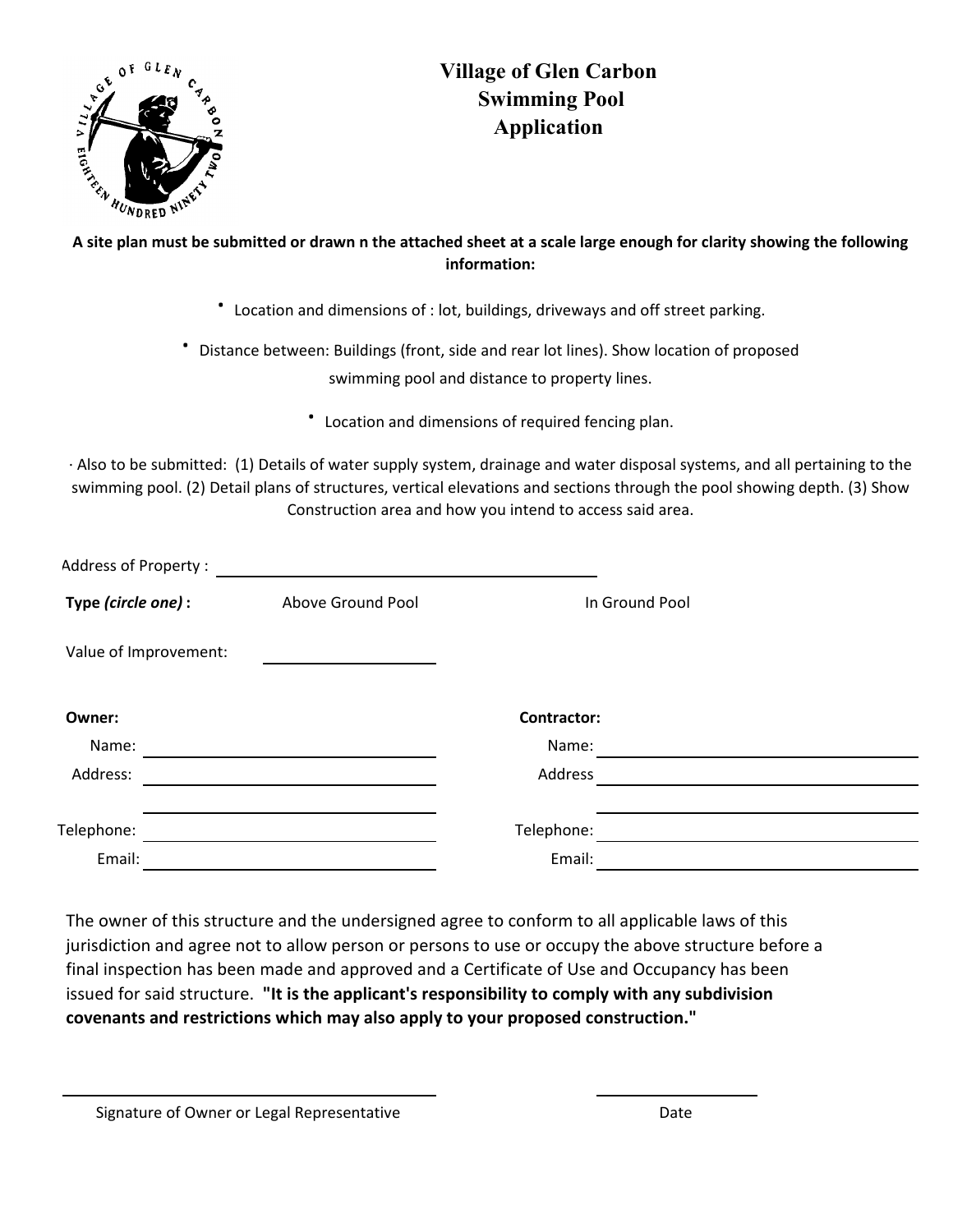# **PLOT PLAN**

- 1. Draw lot and show its dimensions.
- 2. Show distances (setbacks) of all buildings to lot lines, dimensions {size) of building and lot. Indicate size and location of easements.
- 3. If corner lot, designate setback lines at both street locations.
- 4. Indicate any additional out-buildings and all existing buildings with dimensions.
- 5. Indicate location of requested pool.
- 6. Indicate all street and road names.
- 7. Indicate North Arrow.

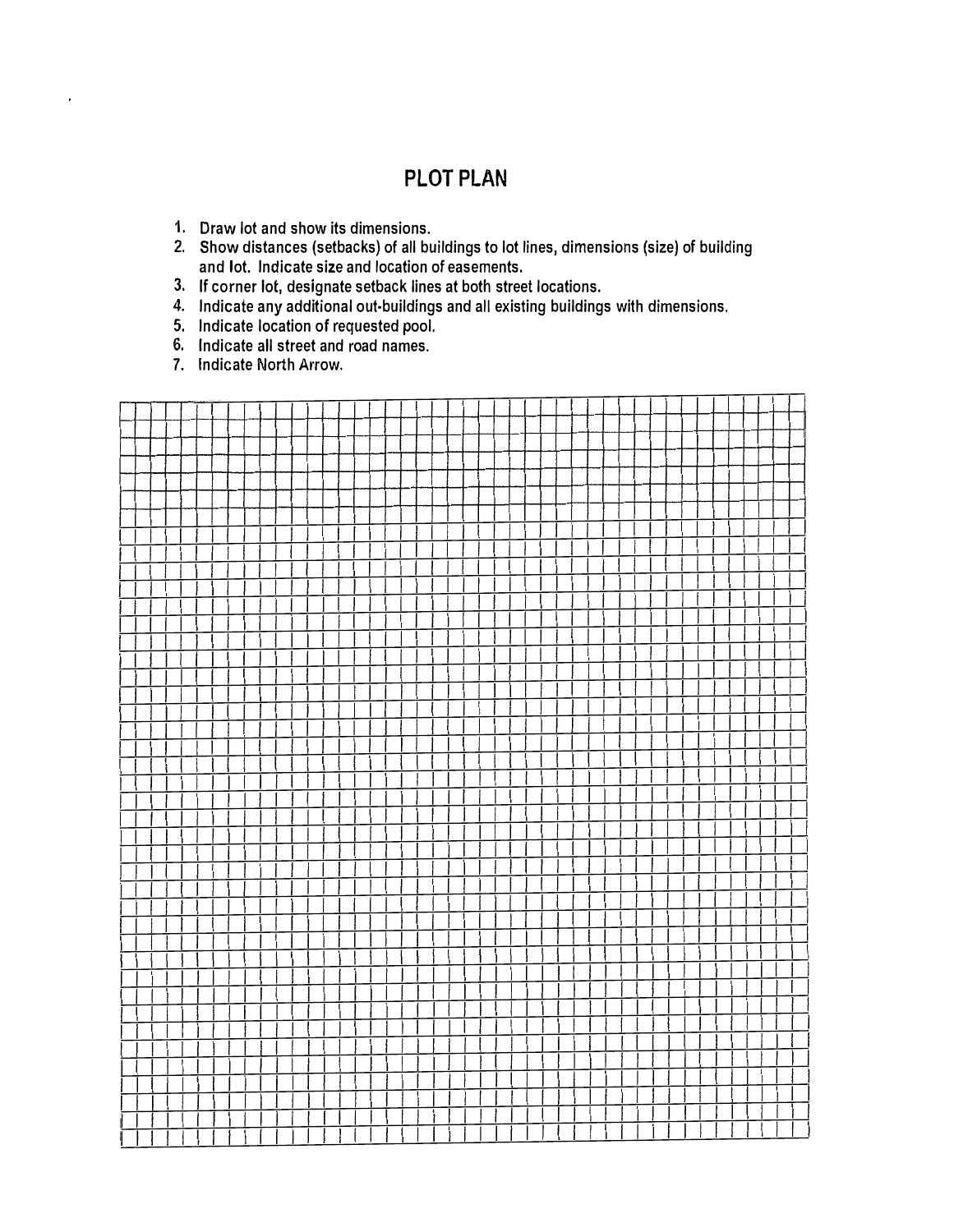### VILLAGE OF GLEN CARBON SWIMMING POOL REQUIREMENTS

- 1. The 2012 International Residential Code,2005 National Electrical Code and the 2012 International Building Code are codes adopted and enforced by the Village of Glen Carbon with regard to swimming pool construction.
- 2. **Permits and Construction Documents:** A swimming pool or appurtenances thereto shall not be constructed, installed, enlarged or altered until construction documents have been submitted and a permit has been obtained from the Building Official. The approval of all Village, county and state authorities having jurisdiction over swimming pools shall be obtained before applying to the Building Official for a permit. Certified copies of these approvals shall be filed as part of the supporting data for the permit application.
- 3. **Construction Documents:** Construction documents shall accurately show dimensions and construction of the pool and appurtenances and properly established distances to lot lines, buildings, walks and fences, as well as details of the water supply system, drainage and water disposal systems, and all appurtenances pertaining to the swimming pool. Detailed construction documents of structures, vertical elevations and sections through the pool showing depth shall be included.

IF A WOOD DECK IS TO BE CONSTRUTED IN CONJUNCTION WITH THE POOL, THEN A SEPARATE DECK PERMIT APPLICATION MUST BE SUBMITTED.

4. Locations:

A. *Location:* No swimming pool, whether public or private, shall be located in a front yard or closer than fifteen feet ( 15') to any side or rear lot line. A wall of a swimming pool shall not be located Jess than 15' from any rear or side property line or 25' from any street property line.

B. *Fences and Gates:* Every swimming pool, including aboveground pools that are more than two feet (2') deep, shall be enclosed by a wall or fence at least four feet (4') in height. The passage through such wall or fence shall be equipped with a self-closing gate.

C. *Installation Requirements:* Swimming pool installation shall comply with the village building code.

D. *Swimming Pools and Related Structures:* Swimming pools may be located in a required rear yard, provided they are no closer than fifteen feet (15') to any rear property line, or five feet (5') to any easement, whichever distance is greater. Decks or patios constructed in conjunction with any swimming pool may be located within a required rear yard; provided, that they are not located within an easement or closer than five feet (5') to any property line.

- 5. **Structural Design:** The pool structure shall be engineered and designed to withstand the expected forces to which the pool will be subjected.
- 6. Wall Slopes: To a depth up to 2' 9" (838 mm) from the top, the wall slope shall not be more than one unit horizontal in five units vertical (1:5).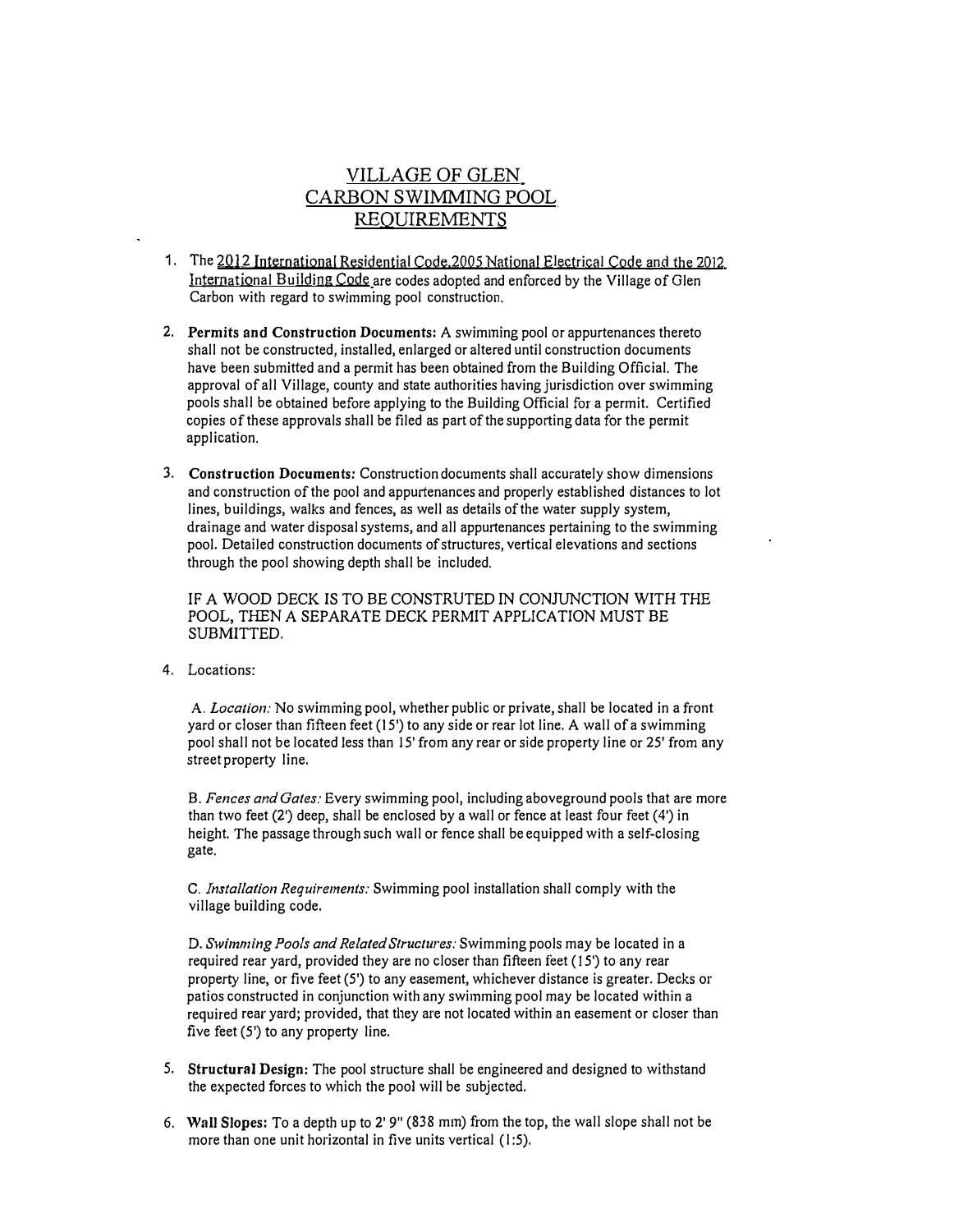- 7. Floor Slopes: The slope of the floor on the shallow side of the transition point shall not exceed one unit vertical to seven units horizontal (I :7). For public pools greater than 1,200 square feet (11 I .6m2), the slope of the floor on the shallow side of the transition point shall not exceed one unit vertical to ten units horizontal (1:10). The transition point between shallow and deep water shall not be more than 5' (1524mm) deep. The maximum permitted between point D2 and the transition point shall not exceed one unit vertical to three units horizontal (1:3) in private and public pools. DI is the point directly under the end of the diving board. D2 is the point at which the floor begins to slope upwards to the transition point.
- 8, Surface Cleaning: All swimming pools shall be provided with a recirculating skimming device or overflow gutters to remove scum and foreign matter from the surface of the water. Where skimmers are used for private pools, there shall be at least one skimmingdevice for each 1,000 square feet (93 m2) of surface area or fraction thereof. Overflow gutters shall not be less than 3 inches (76mm) deep and shall be pitched to a slope of one unit vertical to 48 units horizontal (1:48) toward drains, and constructed so that such gutters are safe, cleanable and that matter entering the gutter will be washed out by a sudden surge of entering water.
- 9. Walkways: All in ground swimming pools shall have walkways not less than 4' (1219 mm) in width extending entirely around the pool. Curbs or sidewalks around any swimming pool shall have a slip-resistant surface for a width of not less than I' (305 mm) at the edge of the pool, and shall be arranged as to prevent the return of surface water to the pool.
- 10. Steps and Ladders: At least one means of egress shall be provided from private pools. Public pools shall provide ladders to other means of egress at the shallow section; or at least one means of egress in the deep section and the shallow section if diving boards are not provided. Treads of steps and ladders shall have the slipresistance surfaces and handrails on both sides, except that handrails are not required where there are not more than four steps or where the steps extend the full width of the side or end of the pool. T<sup>r</sup> eads and risers of the pool steps shall conform to the following:
	- a) Step treads shall have a minimum unobstructed horizontal depth of I O" (254mm) and a minimum unobstructed surface area of 240 square inches (0.15 m2).
	- b) Risers shall have a maximum uniform height of 12" (305mm) as measured at the centerline of the tread. The height of the bottom riser shall not vary more than plus or minus 2 inches (51mm) from the uniform riser height.
- 11. Water Supply: All swimming pools shall be provided with a potable water supply, free of cross connection with the pool or its equipment.
- 12. Water Treatment: Circulation equipment for public swimming pools shall be of adequate size to turn over the entire pool water content at least once every 8 hours. The system shall be designed to provide the proper turnover rate based upon the manufacturer's recommended maximum flow rate of the filter, In clean media condition. All recirculating systems shall be provided with a hair and lint strainer installed in the system ahead of the pump. Circulation equipment for private swimming pools shall be of adequate size to turn over the entire pool water content at least once every 12 hours. The system shall be designed to provide the proper turnover rate based upon the manufacture's recommended maximum flow rate of the filter in clean media condition. All recirculating systems shall be provided with a hair and lint strainer installed in the system ahead of the pump.